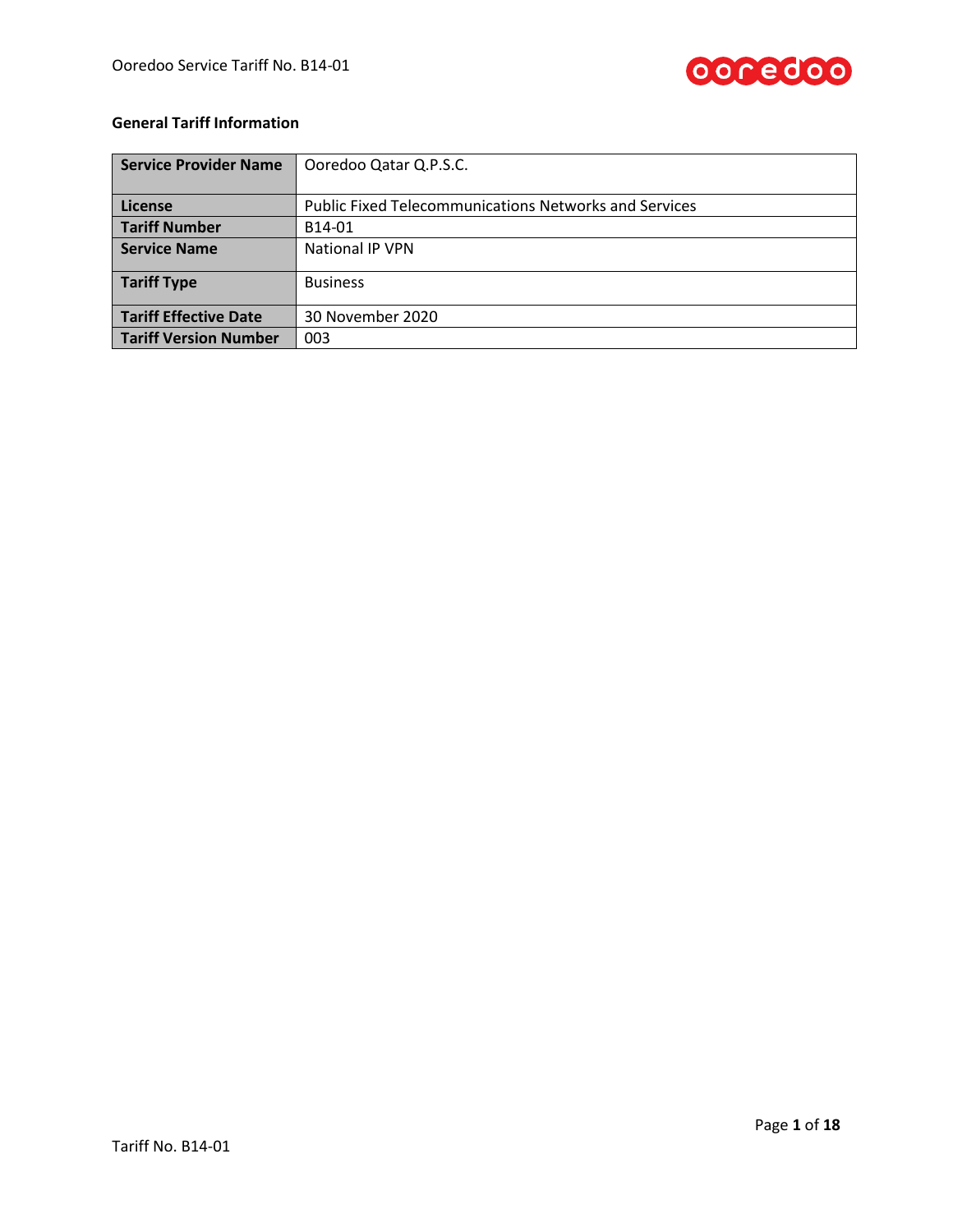

#### **1. Definitions**

- **1.1** City Limit Means area that falls under Doha and Rayan municipal city limits
- **1.2** Delay (or Latency) Commitment **-** The Delay (latency) is the amount of time that IP Packet of fixed size takes to reach from customer's SLA site to a reference site within Ooredoo MPLS network. Delay is measured one way not for round trip.
- **1.3** Demarcation point the point of interface between the Subscriber-managed equipment and the Ooredoo-managed equipment. The Demarcation point is also referred to as the "Service Access Point" (SAP).
- **1.4** End to End Client Network Availability- Service Unavailability shall mean a failure resulting in Customer being unable to connect to the Ooredoo Network from Customer's location. Service Unavailability shall not include failure as a result of Ooredoo Network planned/scheduled maintenance, other planned outages, packet loss, problems with Customer's applications, equipment or facilities, acts or omissions of Customer, any use or user of the service authorized by Customer, or Force Majeure.
- **1.5** IP Internet Protocol, a network-layer (OSI Layer 3) protocol
- **1.6** IP VPN MPLS based IP Virtual Private Network.
- **1.7** Mean Time Between Failures (MTBF) is a measure of reliability of IP VPN service. It's measured as an average time between consecutive failures.
- **1.8** Mean Time to Restore (MTTR) Service Commitment is the average time to restore the service after reporting an incident; this time includes the time to diagnose and locate the fault. The MTTR is measured from time when a Fault Ticket has been logged by Ooredoo Customer Services and to the Fault Ticket has been resolved, which is the time when the Service has been restored and is operational.
- **1.9** MPLS Multi Protocol Label Switching.
- **1.10** Packet Loss is a comparative measure of packets faithfully transmitted and received to the total number that were transmitted. Loss is expressed as the percentage of packets that were dropped. Packet loss is measured between Customer SLA site and a reference site within Ooredoo MPLS network.
- **1.11** Ooredoo Ooredoo Qatar Q.P.S.C.
- **1.12** Response Time Commitment is defined as the time taken for the Ooredoo support team to acknowledge the Incident trouble ticket within the response timescales defined in the SLA matrix. This acknowledgement will confirm receipt of the ticket, its Severity and indicate that diagnosis has commenced.
- **1.13** Service Restoration Commitment-Service Restoration (SR) Commitment is the commitment from Ooredoo for the restoration of the service in the event of a fault. It is defined in terms of Response Time and Mean Time to Restore Service (MTTR). Service Restoration can include the provision of a Workaround.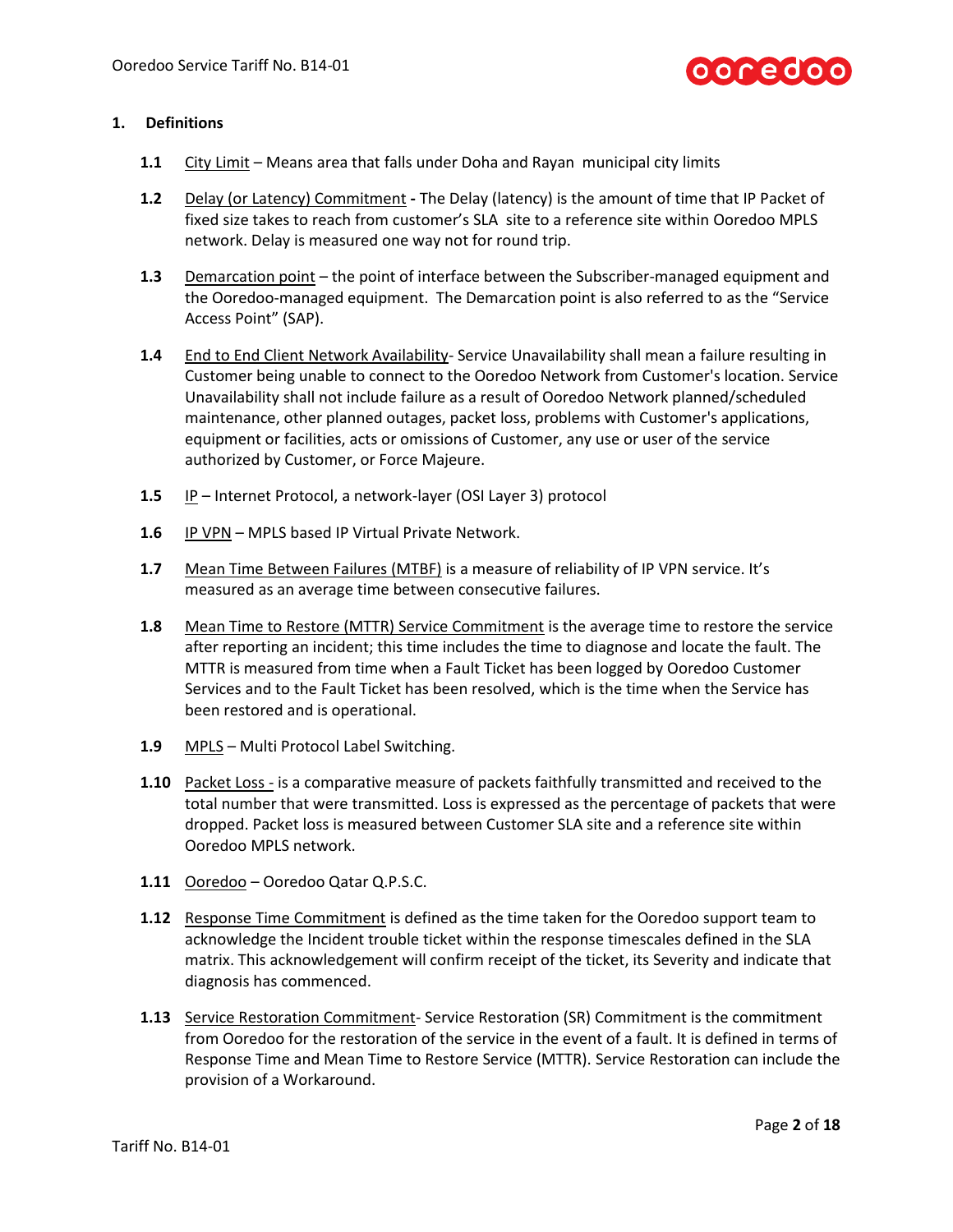

- **1.14** Services IP VPN network services provided by Ooredoo to the Subscriber.
- **1.15** Severity Priority 1 (P1) Major Service affecting: Is an Incident when a Customer Site experiences a total loss of Service. If no correction is immediately available but a Workaround is created, the P1 Incident will be closed and a P2 Incident will be opened. The object is to neutralize a P1 Incident as soon as possible.
- **1.16** Severity Priority 2 (P2) Partial Service Affecting: Is an Incident that results in a partial service degradation of performance or a loss of resilience or redundancy of the Site but which does not result in a total loss of Service.
- **1.17** Subscriber the person or entity that enters into an agreement with Ooredoo to receive and pay for the Service.
- **1.18** User the natural person who actually uses the service.
- **1.19** Workaround Means a temporary repair, neutralization of a fault, modification, alteration, enhancement or replacement to the Service made by Ooredoo pursuant to an Incident which enables the Customer to use the Service in accordance with the specification prior to full correction.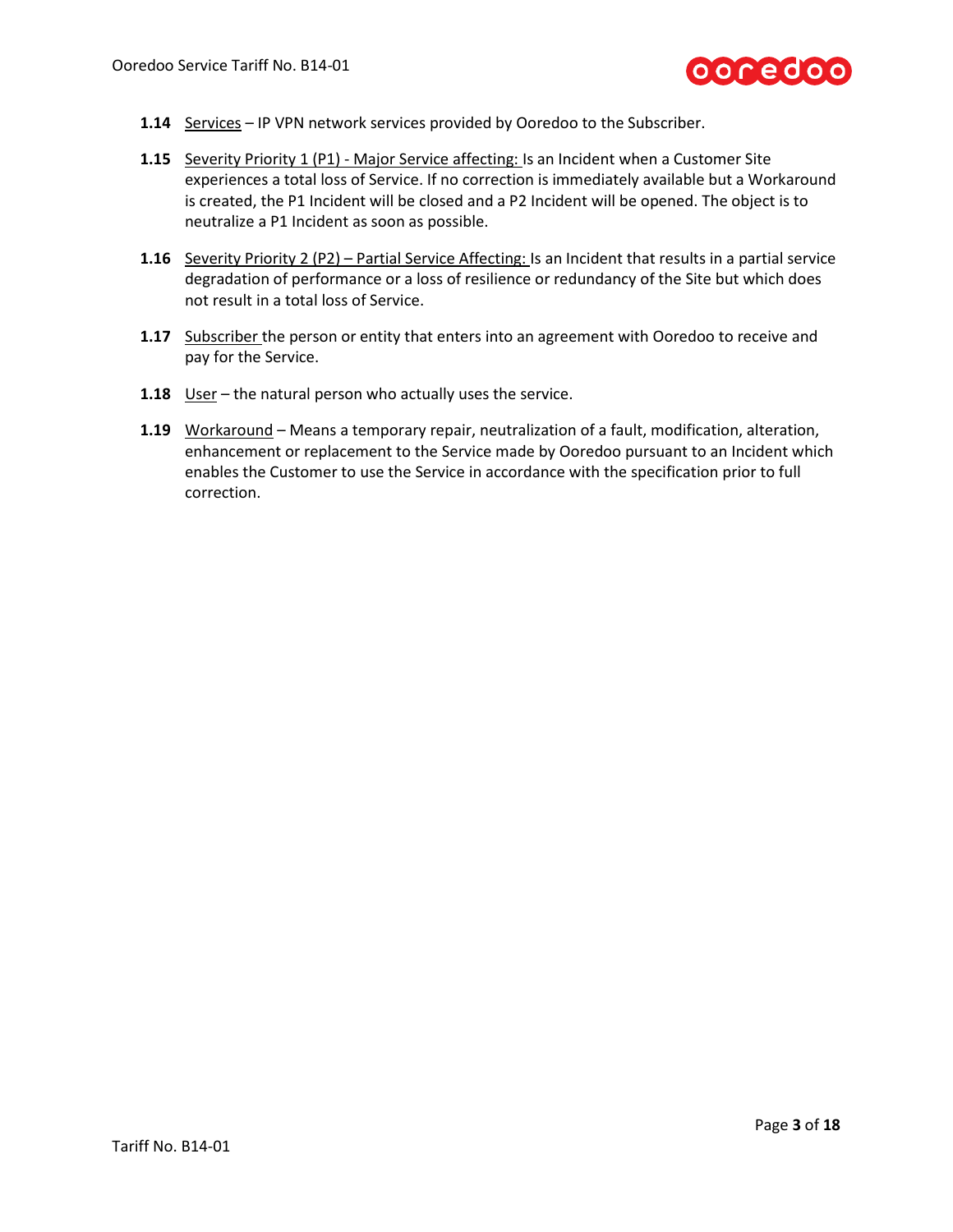

#### **2. Tariff Terms and Conditions**

- **2.1** This tariff is for a permanent standard service.
- **2.2** This tariff contains charges and conditions applicable to the provision of the National IP VPN service
- **2.3** This tariff will be effective as of the date established in this tariff and will automatically cease being effective if, Ooredoo publishes a new tariff for this service or publishes notification on it webpage that this tariff is no longer effective subject to CRA approval, if required.
- **2.4** From time to time Ooredoo may publish promotions and readjustments on its webpage or by other means. Such promotions and readjustments will suspend or modify this tariff as specified by Ooredoo as of the date Ooredoo publishes such promotions or readjustments subject to CRA approval, if required.
- **2.5** These Service terms and conditions are in addition to the terms and conditions specified in Ooredoo's General Terms and Conditions for the Master Services Agreement for Business Telecommunications Services where referenced.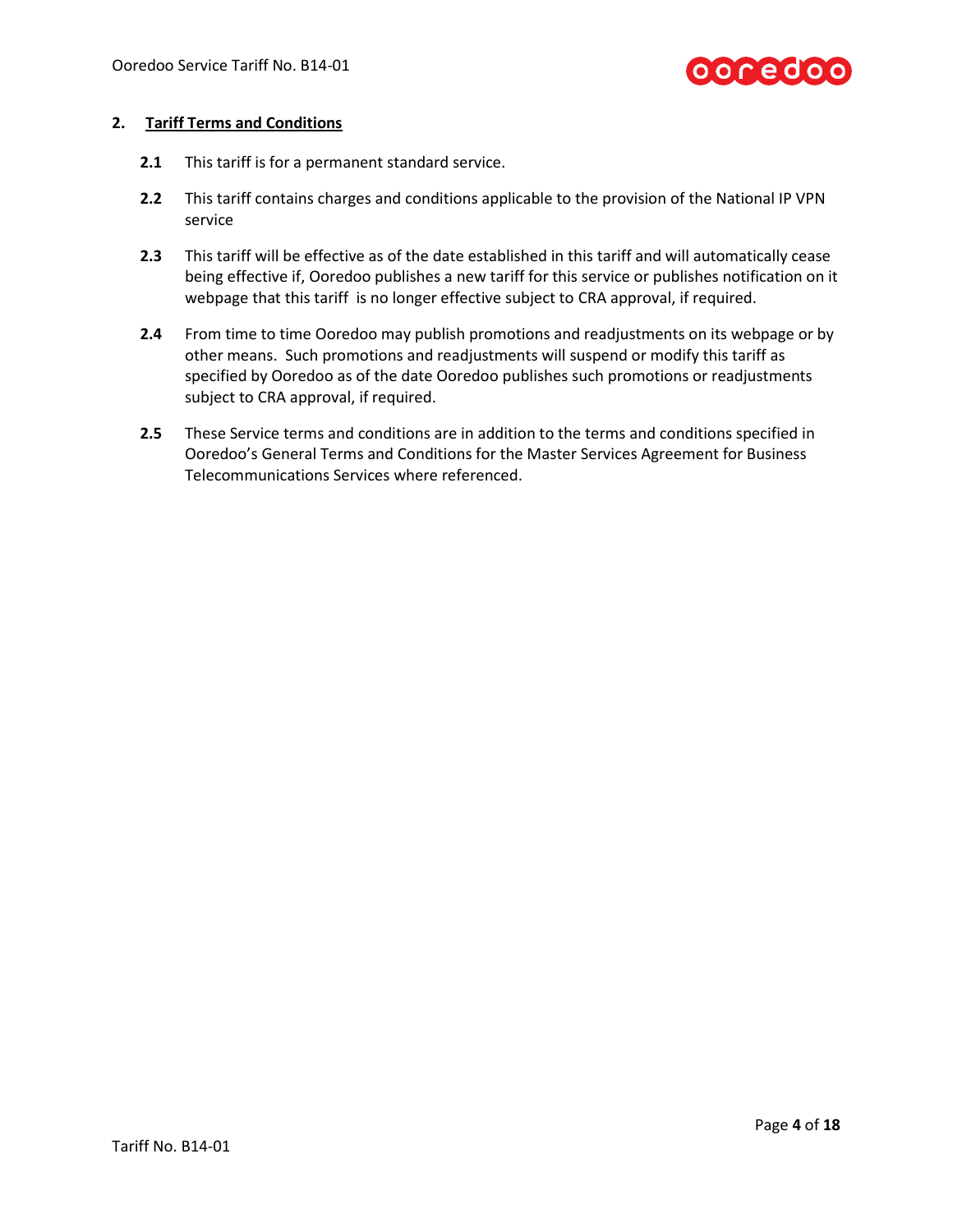

## **3. Service Description**

The IP VPN service provides a Subscriber with an MPLS based IP Virtual Private Network. Ooredoo IP VPN is an integrated networking solution combining IP capabilities and the security & reliability of private networking through Ooredoo's Gigabit IP backbone.

The Ooredoo IP VPN Service enables the convergence of voice, data and video applications over a single converged network, providing the Subscriber with a secured, flexible and scalable connectivity to deliver intranet and extranet services, voice and other applications for example such as ERP and e-commerce.

## **3.1 Physical Interfaces**

Depending upon customer's requirement and product availed, Ooredoo provide Optical and Electrical interfaces as detailed below:

- **3.1.1 Optical Interfaces: Ooredoo support 100FX, 1000SX** and 1000LX interfaces. Selections of fiber type include single-mode and multi-mode. SC or LC connectors are supported.
- **3.1.2 Electrical Interfaces:** Ooredoo support 1000BT interfaces. Handoff is via an RJ-45 jack. Customer cable type should be minimum 5 or Cat 5e or Cat 6.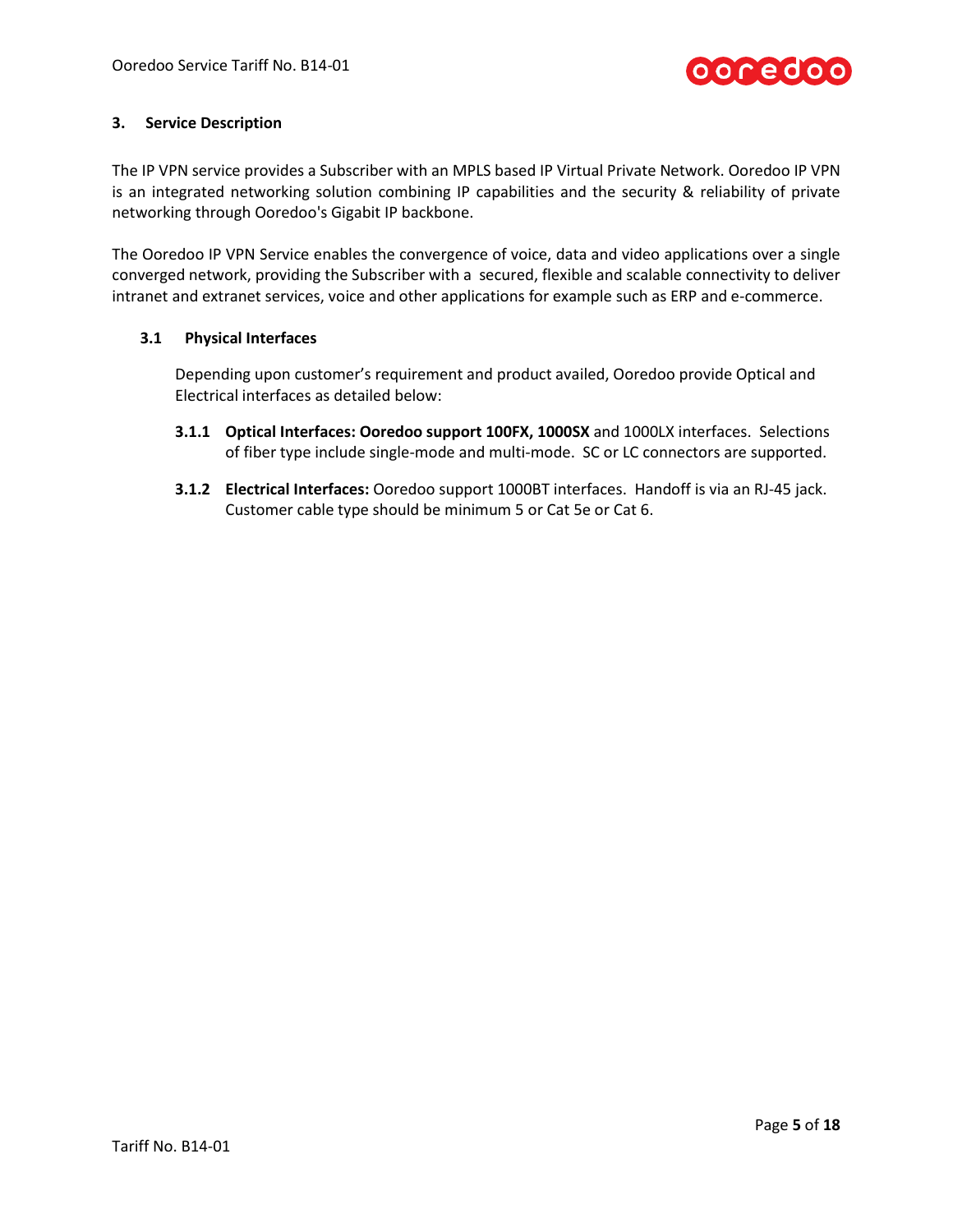

## **4. IP VPN Standard Service - Service Features and Charge Rates**

#### **4.1 Description:**

**4.1.1** Ooredoo IP VPN is based on MPLS technology that allows prioritizing different types of traffic passing through the network. Ooredoo prioritize IP VPN traffic for various Classes of Service (CoS) which makes it possible to assign service classes to applications in order to prioritize network traffic and determine transmission quality in accordance with the applications' importance and sensitivity.Ooredoo Traffic Prioritization is based on the Differentiated Service Code Point (DSCP). Differentiated Services Code Point (DSCP) is a field in an IP packet that enables different levels of service to be assigned to network traffic. This is achieved by marking each packet on the network with a DSCP code and appropriating to it the corresponding level of service. Differentiated Services Code Point (DSCP) is an internationally recognized standard and approved by IETF and IEEE.

## **4.2 Packages**:

- **4.2.1** Based on the IP VPN Traffic prioritization initiative Ooredoo introduced three IP VPN packages. These packages have the mix and match of the different class traffic class as per annex 1.
	- **4.2.1.1 IP VPN Silver Package:** This is the default Package, primarily for VPN using mail, web browsing and other non-critical applications. This package consists of a Class of Service mix comprising of 75% Best Effort and 25% Mission Critical.
	- **4.2.1.2 IP VPN Gold Package:** This package is designed for applications that are latency and packet loss sensitive like Business applications, database applications etc. This package consists of a Class of Service mix comprising of 75% Mission Critical and remaining 25% best Effort.
	- **4.2.1.3 IP VPN Platinum package**: Premium IP VPN package, suitable for applications where there is a requirement for Real time voice across VPN sites. This package consist of Class of Service mix comprising of 25% Real Time, 50% Mission critical and remaining 25% Best Effort.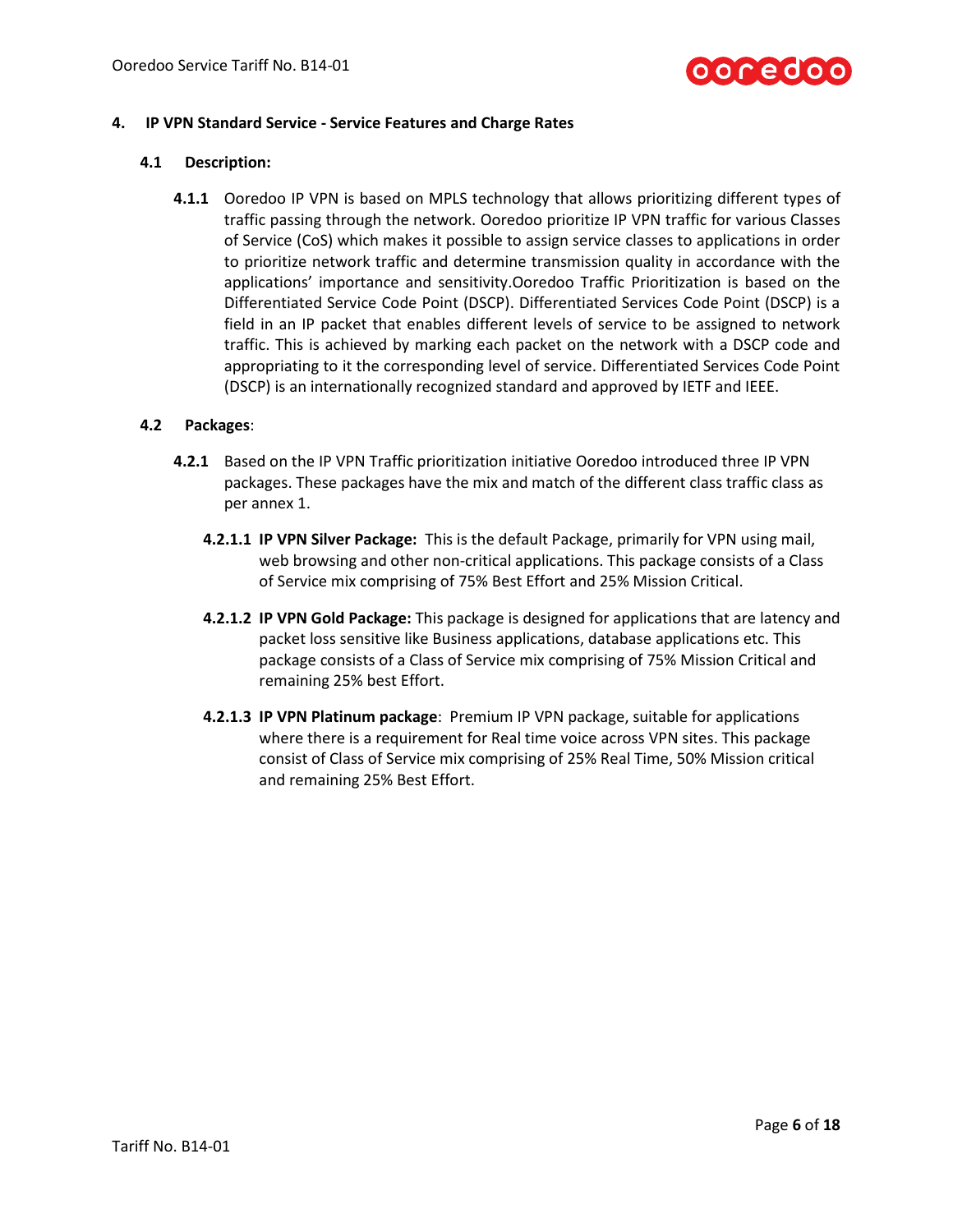

# <span id="page-6-0"></span>**4.3 Charging**

| 4.3.1 IP VPN standard service charges are set out below: |  |
|----------------------------------------------------------|--|
|----------------------------------------------------------|--|

| <b>IP VPN</b>    | <b>Installation Fee [QR]</b> | <b>Standard Service Monthly Rental [QR]</b> |        |          |
|------------------|------------------------------|---------------------------------------------|--------|----------|
| <b>Bandwidth</b> |                              | <b>Silver</b>                               | Gold   | Platinum |
| 128KB            | 2,000                        | 960                                         | 1,056  | 1,200    |
| 256 KB           | 2,000                        | 2,080                                       | 2,288  | 2,600    |
| 512 KB           | 2,500                        | 2,600                                       | 2,860  | 3,250    |
| 1 MB             | 2,500                        | 3,640                                       | 4,004  | 4,550    |
| 2 MB             | 2,500                        | 4,200                                       | 4,620  | 5,250    |
| 4 MB             | 5,000                        | 5,320                                       | 5,852  | 6,650    |
| 8 MB             | 5,000                        | 6,520                                       | 7,172  | 8,150    |
| 16 MB            | 5,000                        | 7,720                                       | 8,492  | 9,650    |
| 24 MB            | 5,000                        | 8,920                                       | 9,812  | 11,150   |
| 32 MB            | 5,000                        | 10,120                                      | 11,132 | 12,650   |
| 50 MB            | 5,000                        | 12,520                                      | 13,772 | 15,650   |
| 100 MB           | 10,000                       | 16,520                                      | 18,172 | 20,650   |
| 200 MB           | 10,000                       | 19,200                                      | 21,120 | 24,000   |
| 500 MB           | 10,000                       | 27,004                                      | 29,705 | 33,755   |
| 1 <sub>G</sub>   | 10,000                       | 33,968                                      | 37,365 | 42,460   |
| 2G               | 15,000                       | 44,158                                      | 48,574 | 55,198   |
| 3 G              | 15,000                       | 50,782                                      | 55,860 | 63,478   |
| 5 G              | 15,000                       | 55,860                                      | 61,446 | 69,825   |
| 10 G             | 15,000                       | 69,825                                      | 76,808 | 87,282   |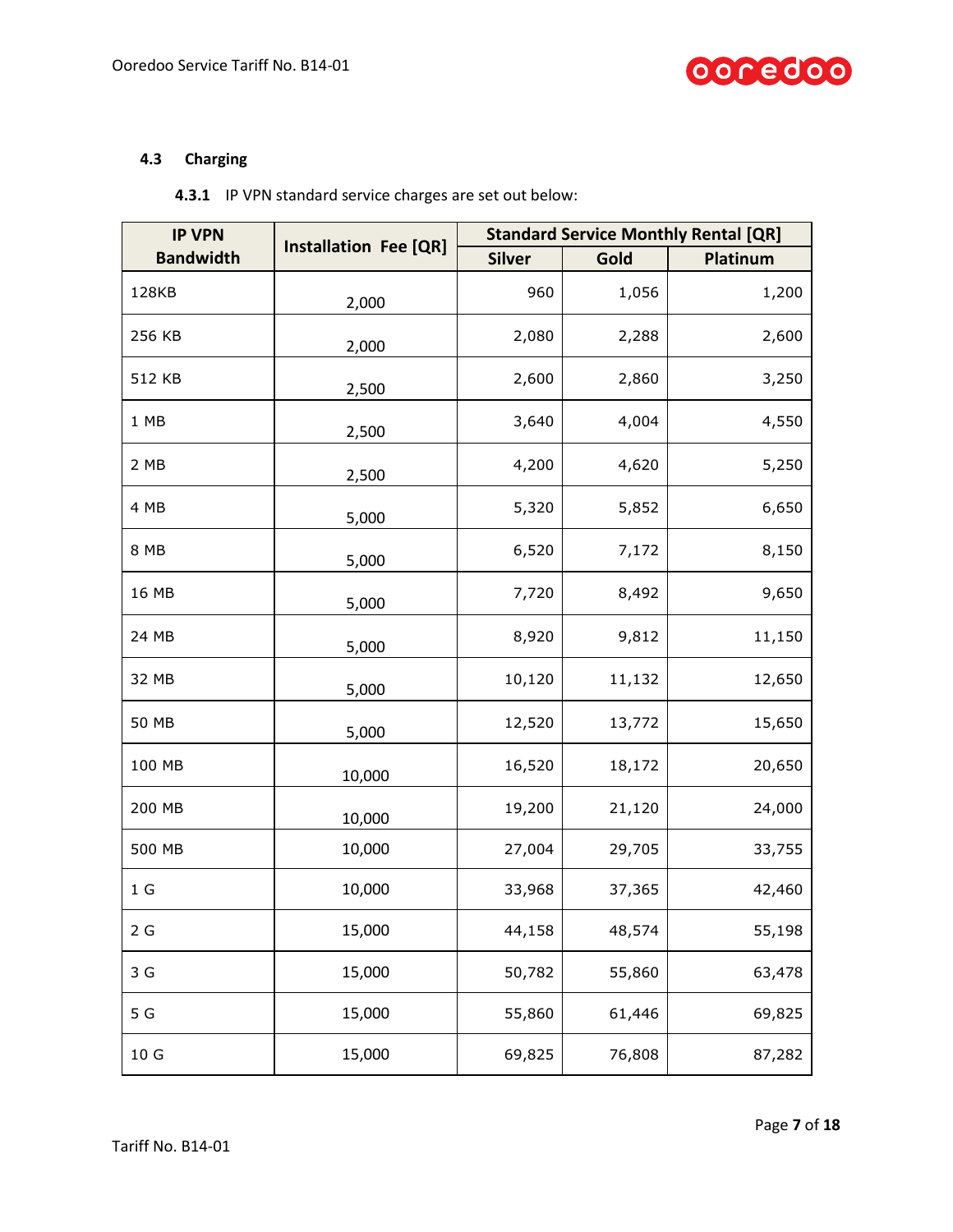

Ooredoo May offer up to 20% discount on the products or services from time to time on the permanent or promotional basis as per the Article 3.9 of the Retail Tariff Instructions (RTI).

**4.3.2** Equipment Charges: Ooredoo will provide any necessary customer premises equipment free of charge to provision the IP VPN service.

#### **4.4 Upgrade/Downgrade Policy:**

- **4.4.1** A Subscriber upgrading or Downgrading between packages will do so without paying any extra charge. A logical upgrade that doesn't require any physical installation will not incur a new term or minimum service period. However, a new term would commence for changes where a new physical installation is required.
- **4.5 Change of Location:** Subject to feasibility, a Subscriber may change the location where the Service is provided and will be the applicable installation fee as per paragraph 4.3.1.

#### **4.6 Optional Add On: Redundancy with Diversity Service**

- **4.6.1 Description:** Subject to feasibility, a Subscriber may choose a redundancy with diversity service which duplicates the last mile access from two network points on the Ooredoo network. Redundancy is ensured by providing two fibers and diversity by ensuring two fibers do not share the same trench.
- **4.6.2 Conditions:** The Subscriber must provide an additional duct from the Subscriber premises to the outside boundary wall of the site and all necessary links from inside the premises to the outside boundary wall.

#### **4.6.3 Charges:**

| οf<br><b>Bandwidth</b><br><b>Redundant link</b> | <b>Installation</b><br>Fee [QR] | <b>Monthly</b><br>Fee<br>[QR] |
|-------------------------------------------------|---------------------------------|-------------------------------|
| 128 Kbps                                        | 2,000                           | 360                           |
| 256 Kbps                                        | 2,000                           | 648                           |
| 512 Kbps                                        | 2,500                           | 804                           |
| 1 Mbps                                          | 3,500                           | 1116                          |
| 2 Mbps                                          | 3,500                           | 1284                          |
| 4 Mbps                                          | 10,500                          | 1756                          |
| 8 Mbps                                          | 10,500                          | 2152                          |
| 16 Mbps                                         | 10,500                          | 2548                          |
| 24 Mbps                                         | 10,500                          | 2944                          |
| 32 Mbps                                         | 10,500                          | 3340                          |
| 50 Mbps                                         | 10,500                          | 4132                          |
| 100 Mbps                                        | 10,500                          | 5452                          |
| 200 Mbps                                        | 10,500                          | 6614                          |

**4.6.3.1** Charges for redundancy and diversity services are set out below: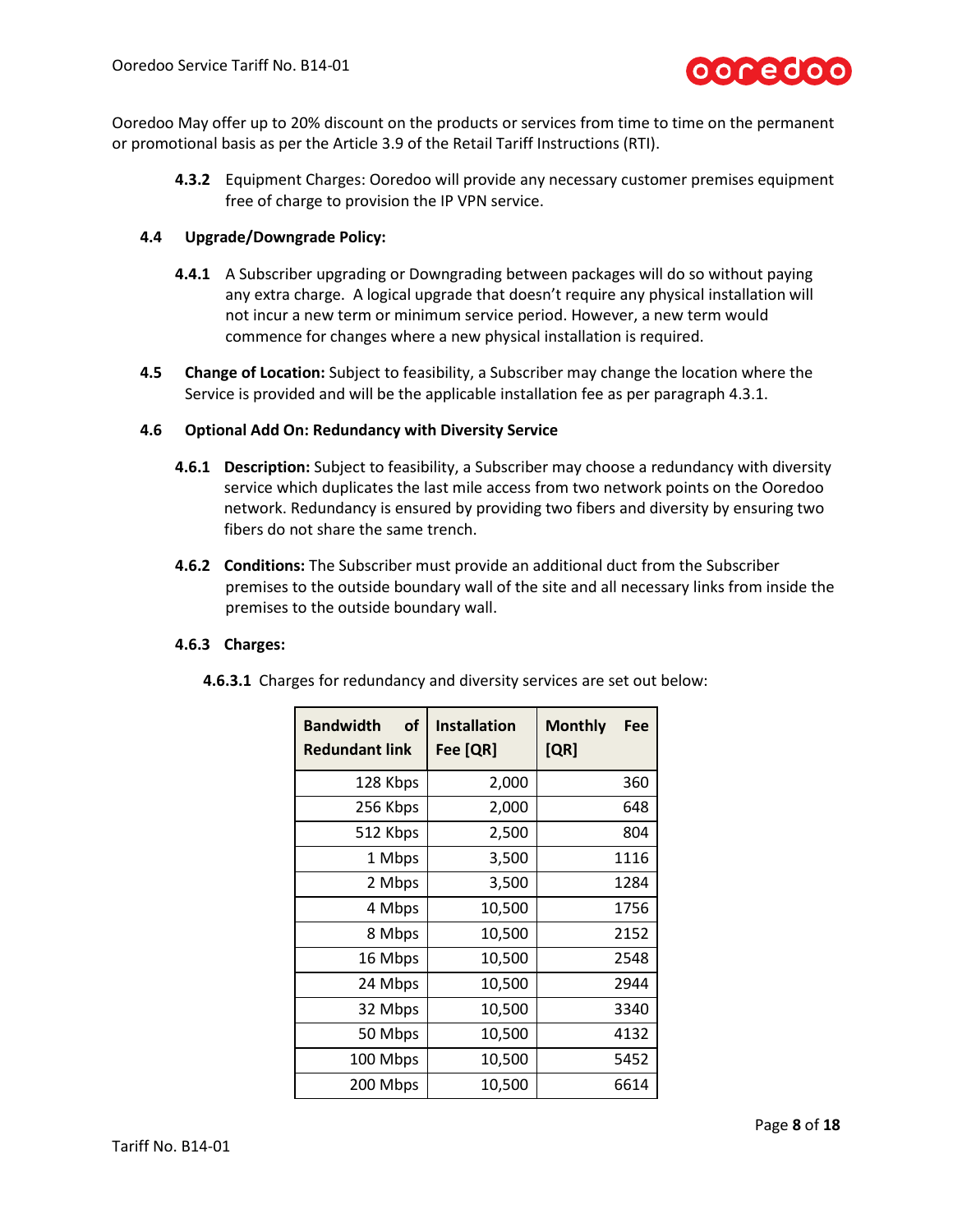

| 500 Mbps | 10,500 | 8911   |
|----------|--------|--------|
| 1 Gbps   | 10,500 | 11210  |
| 2 Gbps   | 15,500 | 14,573 |
| 3 Gbps   | 15,500 | 16,759 |
| 5 Gbps   | 15,500 | 18,435 |
| 10 Gbps  | 15,500 | 23,043 |

Ooredoo May offer up to 20% discount on the products or services from time to time on the permanent or promotional basis as per the Article 3.9 of the Retail Tariff Instructions (RTI).

> **4.2.3.2 Additional Charges:** Following a feasibility study of the Subscriber site, a Subscriber will be notified of any applicable additional installation fee due to the particular features of the Subscriber site, for example, civil works required due to distance between Subscriber sites.

## **4.7 Optional Add On: Burstable IP VPN**

- **4.7.1 Description:** Ooredoo offers a usage based Burstable IP VPN for customers having bursty traffic patterns. This option allows customer committing to a fixed capacity and have option to burst up to the port speed, or to an agreed pre-set rate limit. Customers opting for the Burstable IP VPN are provided with an Ethernet port capable of supporting burst.
- **4.7.2 Charging:** Burstable IP VPN has two charging element fixed port bandwidth and burst. The fixed port is charged for the committed capacity as per 4.3.1. The burst is charged based upon  $95<sup>th</sup>$  percentile billing where the Incremental usage above the subscribed bandwidth is billed as per unit rate equivalent to Silver package for subscribed bandwidth. Refer to Annex 3 for further explanation and a diagram.

#### **4.8 Optional Add On: Service Level Agreement**

- **4.8.1 Description:** Ooredoo provides the IP VPN services in compliance to standard Leased Line QoS performance obligations stipulated in the license for Public Fixed Telecommunications Networks and Services. The performance obligations measure the average performance of the leased line services. The standard IP VPN service is offered without any specific Service Level Agreement. A Subscriber may enter into a Service Level Agreement which defines service and support levels provided by Ooredoo to the Subscriber for IP VPN. A Subscriber may enter into one of the following SLA's;
	- **4.8.1.1 The standard** (basic IP VPN) has no SLA but complies with the License for Public Fixed Telecommunications Networks and Services issued to Ooredoo.
	- **4.8.1.2 Business Class SLA:** Business class SLA option where in the objectives are defined for selective key parameters like availability of the IP VPN.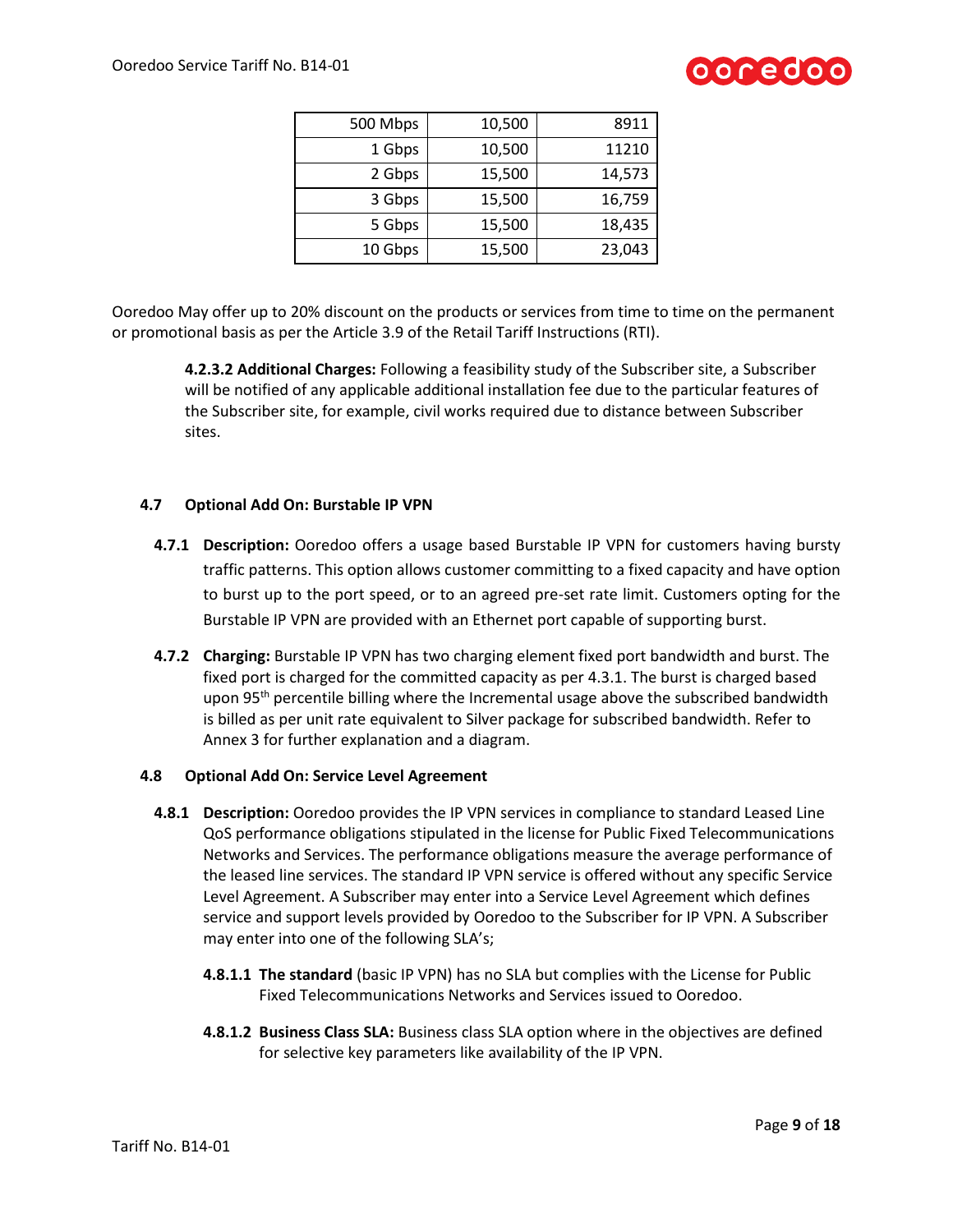

**4.8.1.3 First Class SLA:** First Class SLA is offered with more stringent objectives and comprehensive parameters as tabulated in 4.8.2. The First Class SLA is a premium service wherein Ooredoo guarantee the high availability by ensuring the redundancy and diversity as package solution.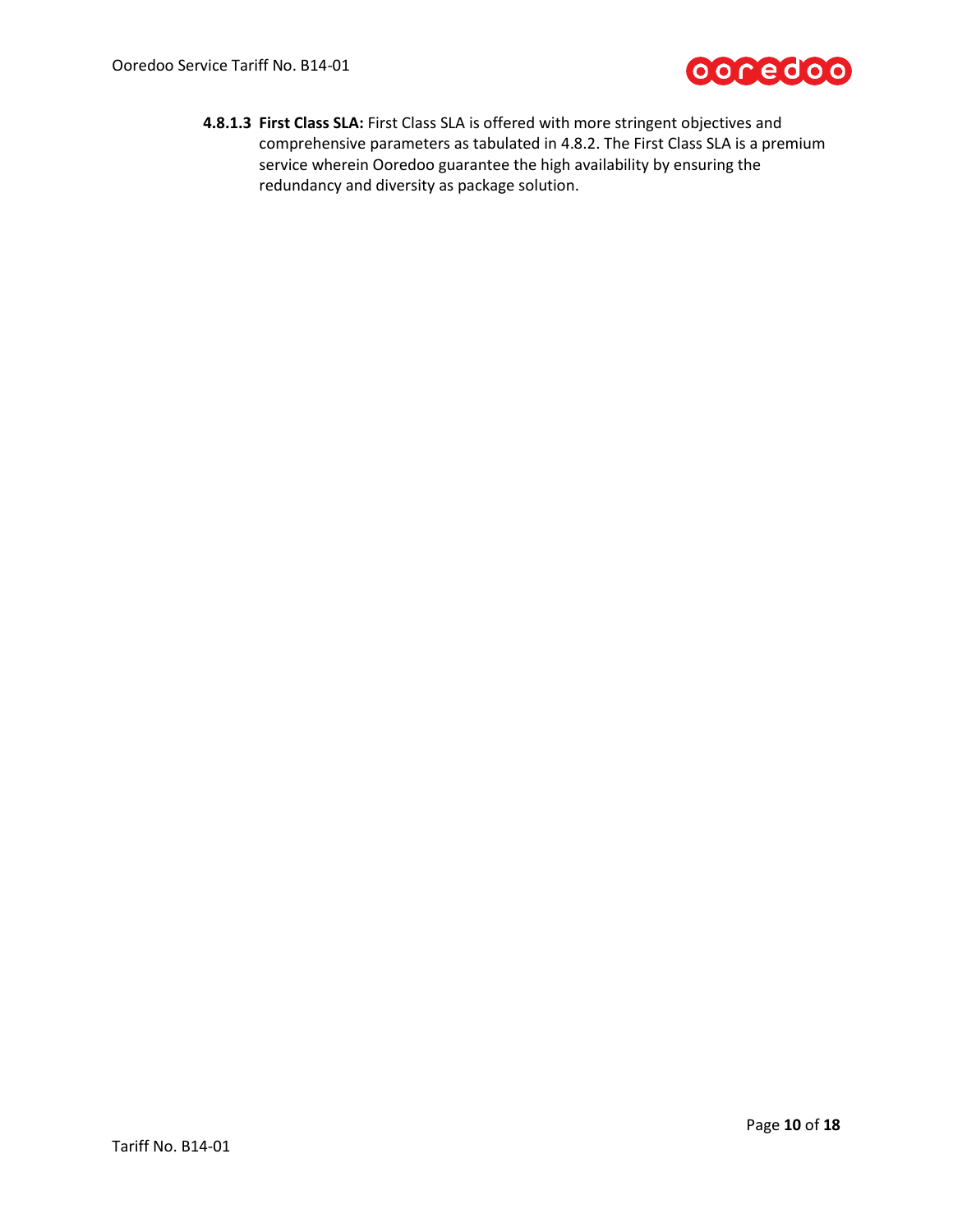

**4.8.2 SLA Features –** Ooredoo Service Level Agreement provide commitment on various performance, availability, reliability and incident management parameters which differ on the type of SLA Package as per the table below.

| <b>Service</b>         | <b>SLA Parameter</b>                               | <b>Applicability</b>  |                    |
|------------------------|----------------------------------------------------|-----------------------|--------------------|
| <b>Domain</b>          |                                                    | <b>Business Class</b> | <b>First Class</b> |
| Availability           | End to End Client Network Availability             | 99.5%                 | 99.9%              |
| Incident<br>Management | Average Response Time - All Faults                 | 1 hour                | 1 hour             |
| Incident<br>Management | Average MTTR - P1 Incidents (within city<br>limit) | 6 hours               | 4 hours            |
| Incident<br>Management | Average MTTR - P1 Incidents(outside city<br>limit) | 12 hours              | 8 hours            |
| Incident<br>Management | Average MTTR - P2 Incidents                        | 12 hours              | 8 hours            |
| Reliability            | Average MTBF                                       | ×                     | 15 days            |
| Performance*           | Average Delay(Latency) *                           | ×                     | 20 <sub>ms</sub>   |
| Performance*           | Average Packet Loss*                               | ×                     | 0.5%               |

\* Performance parameter commitment may not be applicable when the diversity is on wireless media such as 3G. The customer will be clearly informed if the diversity is supplied via wireless media.

# **4.8.3 Charges:**

**4.8.3.1 Monthly Fee:** Customers are charged an additional monthly fee (after any applicable discounts set out in paragraph 4.3.1) as follows;

| Product | <b>Business Class SLA</b>                   | <b>First Class SLA</b> |
|---------|---------------------------------------------|------------------------|
| IP VPN  | 15% of the applicable 40% of the applicable |                        |
|         | monthly fee (as per   monthly fee (as per   |                        |
|         | paragraph 4.3)                              | paragraph 4.3)         |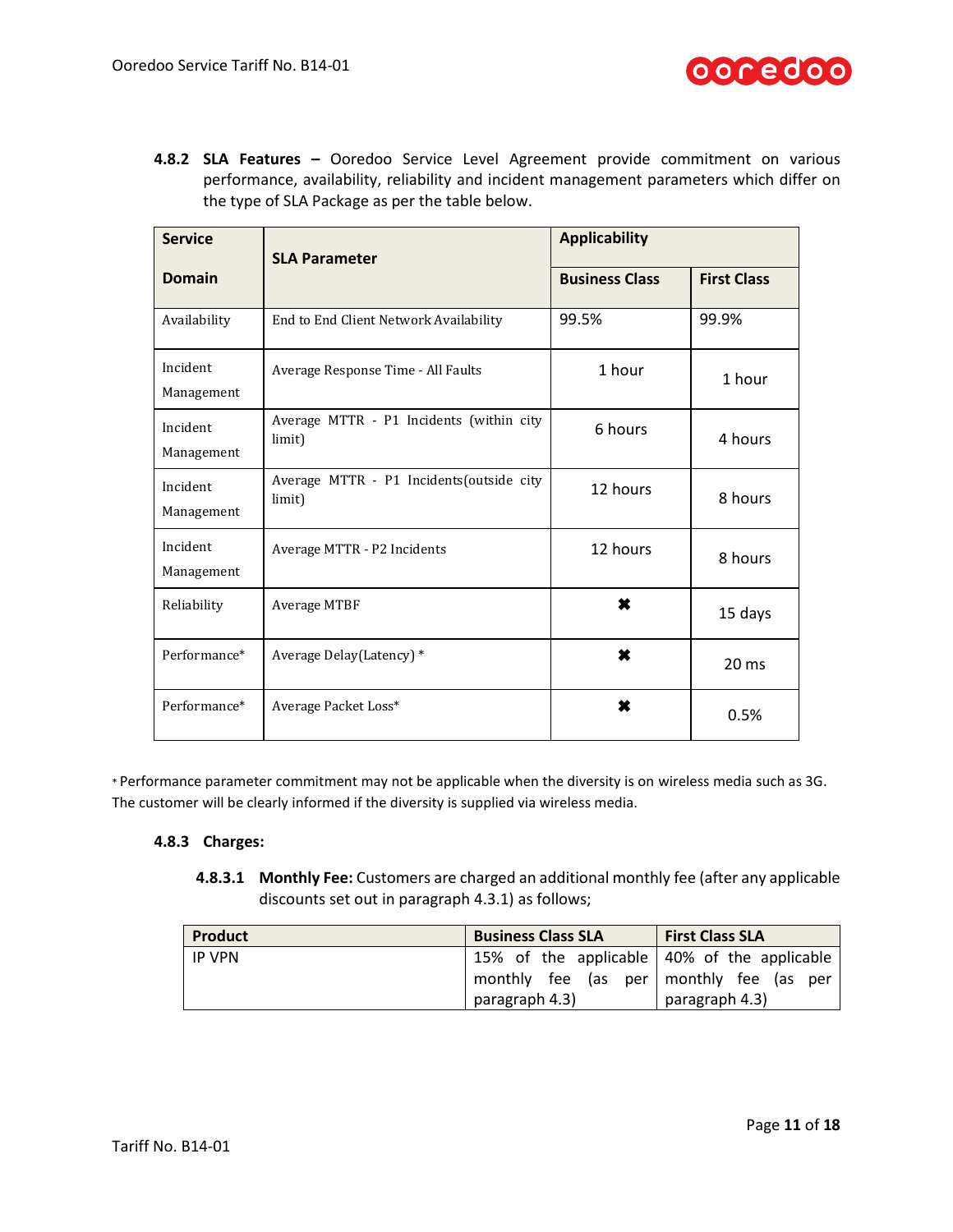

#### **5. Service Provider obligations**

- **5.1** Commencement of Service: The service shall commence from the date of activation of service.
- **5.2** Responsibility for service: Ooredoo is responsible for service only up to the Customer Premises Equipment and shall not be responsible for any quality of service, continuity of service or other matters impacted by subscriber cabling, equipment or other facilities (not provided by Ooredoo) beyond this point.
- **5.3** Service Provisioning Time: If the customer location is feasible from a network perspective, Ooredoo endeavor to provision the services within a lead time of 4-6 week from the date of release of Purchase Order.
- **5.4** Service availability and limits: Certain factors, such as network changes, traffic volume, transmission limits, service outages, technical limitations, signal strength, customer device, terrain, structures, weather, or other conditions that may arise from time to time, may interfere with actual service quality and availability. IP VPN service may not be available in the subscriber's area, their specific location.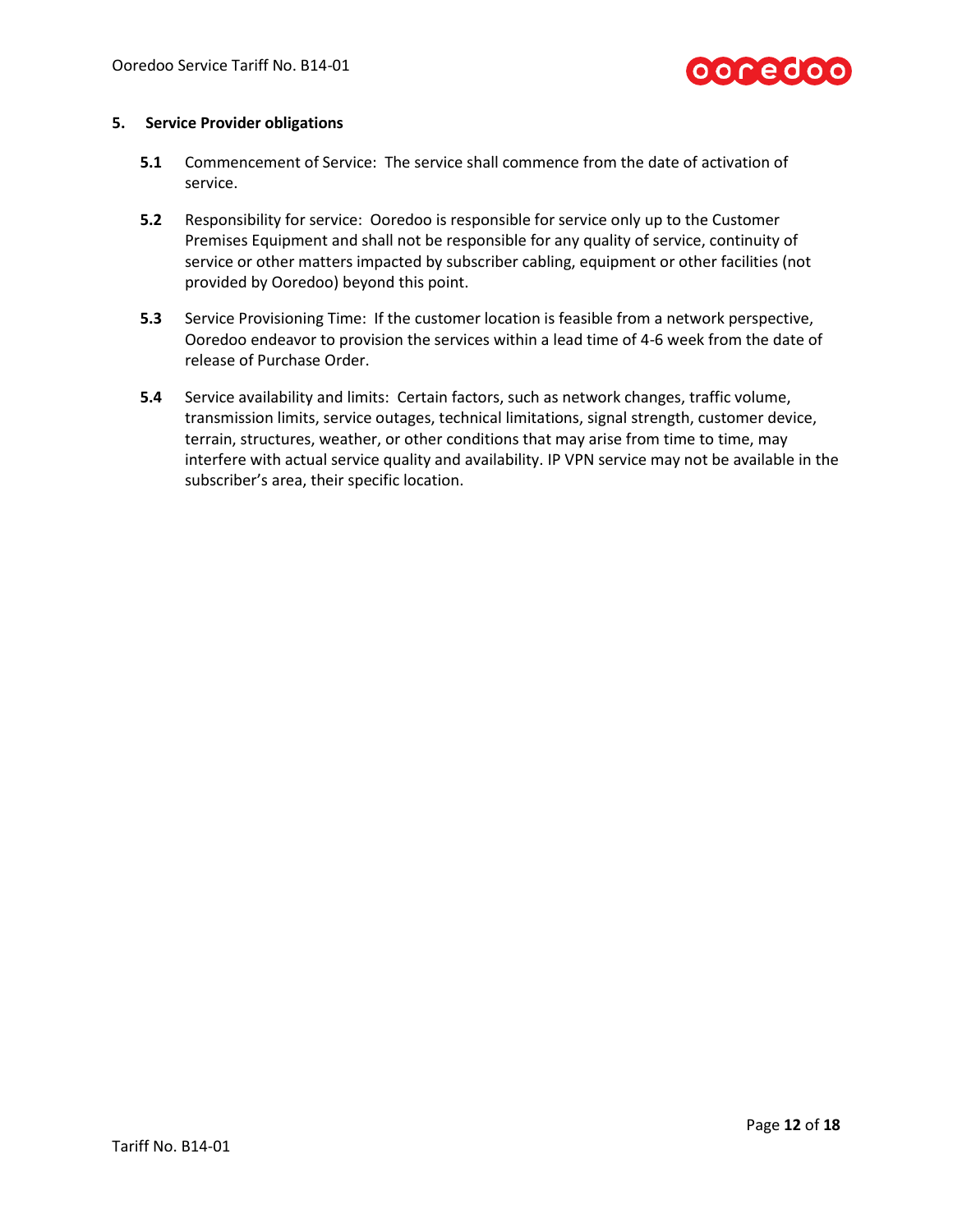

#### **6. Subscriber obligations**

- **6.1** Equipment: The Subscriber shall comply with any reasonable request by Ooredoo concerning the configuration of their devices and/or the use of the service.
- **6.2** Minimum service period: The service will be provided for a minimum service period of three (3) months from the date of activation.
- **6.3** Cancellation: If a Subscriber terminates the contract before the end of the minimum service period term, the Subscriber will be liable to pay all charges for the remaining duration for the minimum service period.
- **6.4** Equipment: Importation of suitable, type-approved equipment may be undertaken following approval by Ooredoo.
- **6.5** Assignment of service: The subscriber undertakes to use the service personally and for their private interest, and shall not transfer the service or assign it to a third party without obtaining Ooredoo's prior written consent.
- **6.6** Unlicensed Services: The Subscriber may not use the Service to provide any kind of telecommunications services that require a license from CRA. Failure to comply with this provision may result in immediate cessation of service without notice.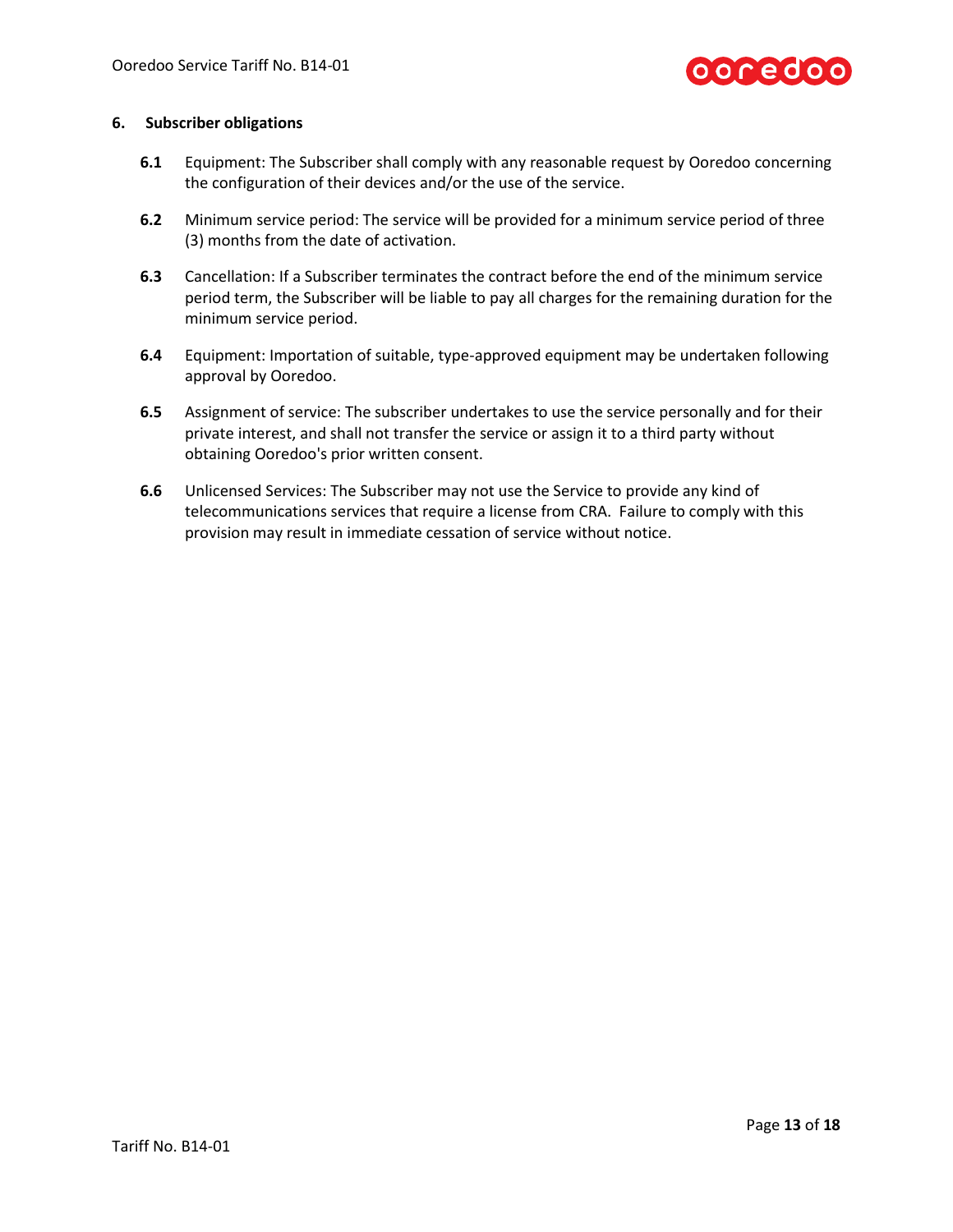# ooredoc





- **IP VPN Silver Package:** This shall be the default package; primarily meant for VPN using mail, Client Server and web browsing applications. The existing IP VPN customers shall be mapped to the default package.
- **IP VPN Gold Package:** This package shall be meant for latency and packet loss sensitive applications, video and other real-time non-voice applications.
- **IP VPN Platinum Package:** IP VPN Platinum package would be the most premium package and would be suitable if client require real time voice across VPN sites.

|                         | Real Time voice    | <b>Mission Critical Business</b>                                                                           | <b>Best Effort</b>                                          |
|-------------------------|--------------------|------------------------------------------------------------------------------------------------------------|-------------------------------------------------------------|
| Silver                  |                    | 25%                                                                                                        | 75%                                                         |
| Gold                    |                    | 75%                                                                                                        | 25%                                                         |
| Platinum                | 25%                | 50%                                                                                                        | 25%                                                         |
|                         |                    |                                                                                                            |                                                             |
| <b>Application Type</b> | Real-Time traffic  | Mission-critical traffic that is<br>latency and packet loss sensitive<br>; Important business data traffic | Non time-sensitive applications<br>Basic LAN-to-LAN traffic |
| Examples                | Real time          | <b>Enterprise Resource Planning</b>                                                                        | LAN to-LAN data transfer, email,                            |
|                         | application e.g.   | (ERP), video streaming ; Intranet                                                                          | File Transfer Protocol (FTP),                               |
|                         | Voice applications | applications, client/server                                                                                | browsing -                                                  |

# **IP VPN Packages Port Profile( Different CoS as % of port B/W)**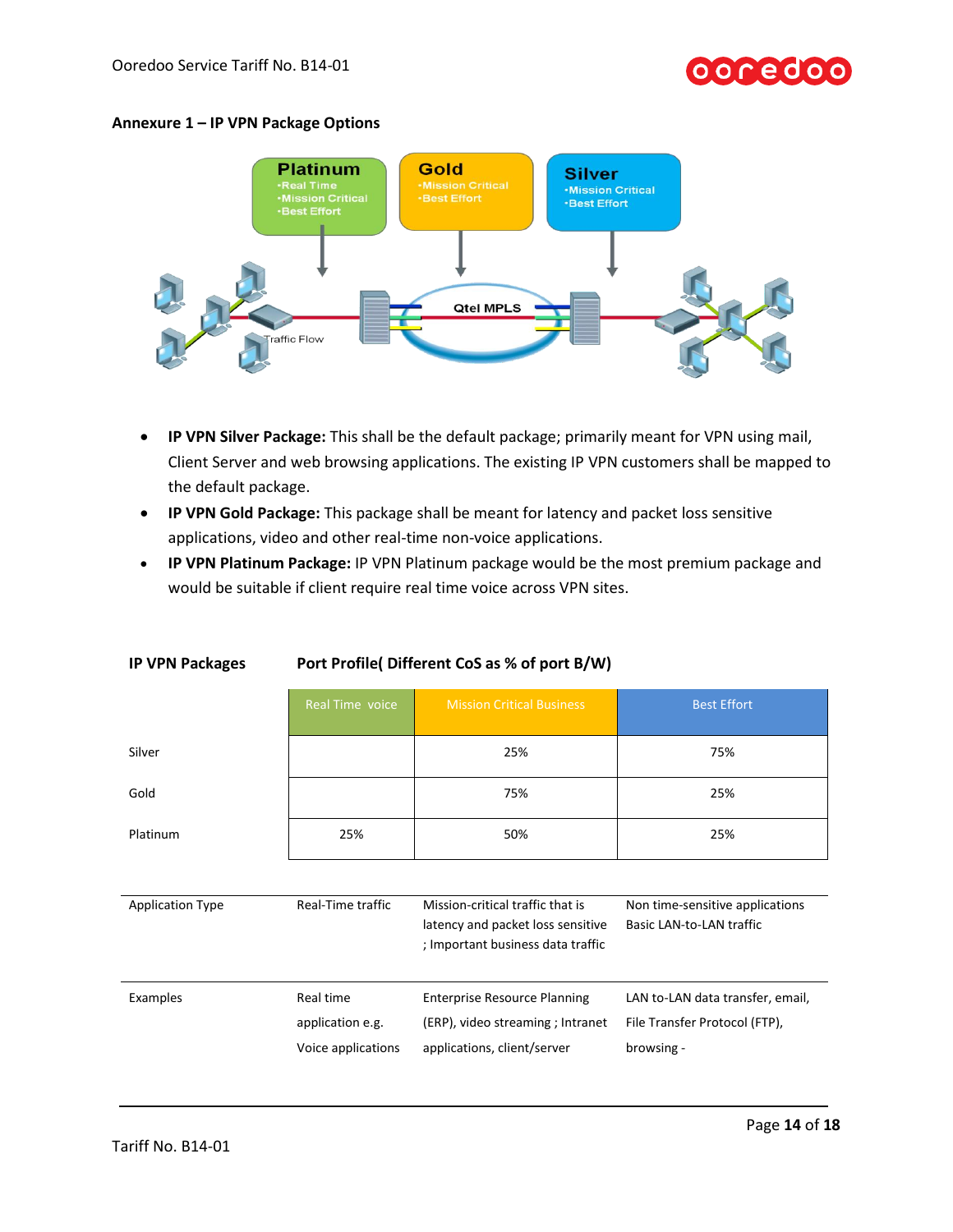

technologies, Lotus Notes,

messaging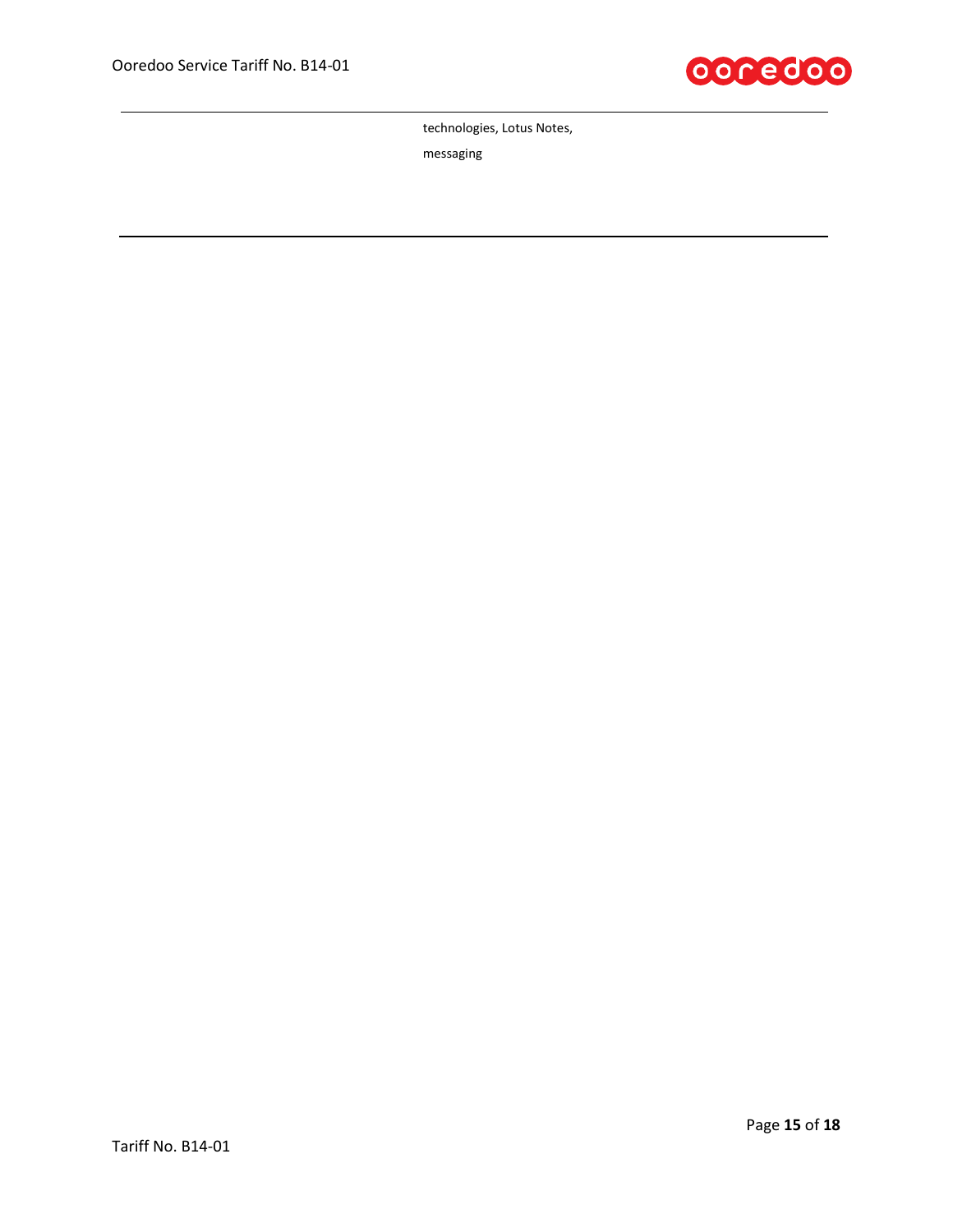

## **Annexure 2: CoS explanation**

Ooredoo's IP VPN network offers end-to-end class of service (CoS) capabilities.

Ooredoo offers 3 Classes of Service (CoS); Real Time, Mission Critical and Best Effort.

The **Real Time CoS** is a strict priority queue. When this queue is active it will be serviced until the queue is completely empty. Once the Real Time queue is empty the remaining two CoS will be serviced. Due to the Real Time CoS having a higher precedence and being serviced until it is completely empty, it is generally used for time sensitive applications like voice and video. This CoS has a "hard ceiling", meaning when this CoS is active it cannot take available bandwidth from the remaining two CoS's. While this CoS is active and if the customer's router attempts to send more bandwidth that what is currently allocated, the excessive bandwidth is discarded. For example, if the size of this CoS (hard ceiling) is set at 500 kilobits and the network needs to send 600 kilobits of real time data, the excess of 100 kilobits is completely discarded.

The **Mission Critical CoS** is a class based queue. A class based queue allocates a specific amount of bandwidth per the agreed upon markings. During times of congestion traffic that meets the agreed upon markings are guaranteed this minimum amount of bandwidth. The Mission Critical CoS can use available bandwidth from the Real Time and Best Effort CoS, thus it is possible this CoS can transmit above the minimum defined value. For example, if 500 kilobits are allocated to the Real Time CoS and 500 kilobits to the Mission Critical CoS and there currently isn't any traffic in the Real Time CoS, the Mission Critical CoS can use the entire 1 megabit of CoS purchased bandwidth. In this example the Mission Critical CoS can also take from the Best Effort CoS if excessive bandwidth exists. However, traffic taken from the Best Effort CoS it isn't guaranteed a specific amount of bandwidth. Only traffic within the Real Time and Mission Critical CoS are guaranteed. Excessive bandwidth taken from the Best Effort CoS will not be discarded if the bandwidth is available, it just won't be guaranteed.

The **Best Effort CoS** treats all data allocated to this queue as the same. The queue is a "catch all" for traffic that doesn't adhere to the Real Time and Mission Critical markings. The customer should ensure the Best Effort CoS is large enough to provide service to applications that aren't assigned to the Real Time and Mission Critical CoS.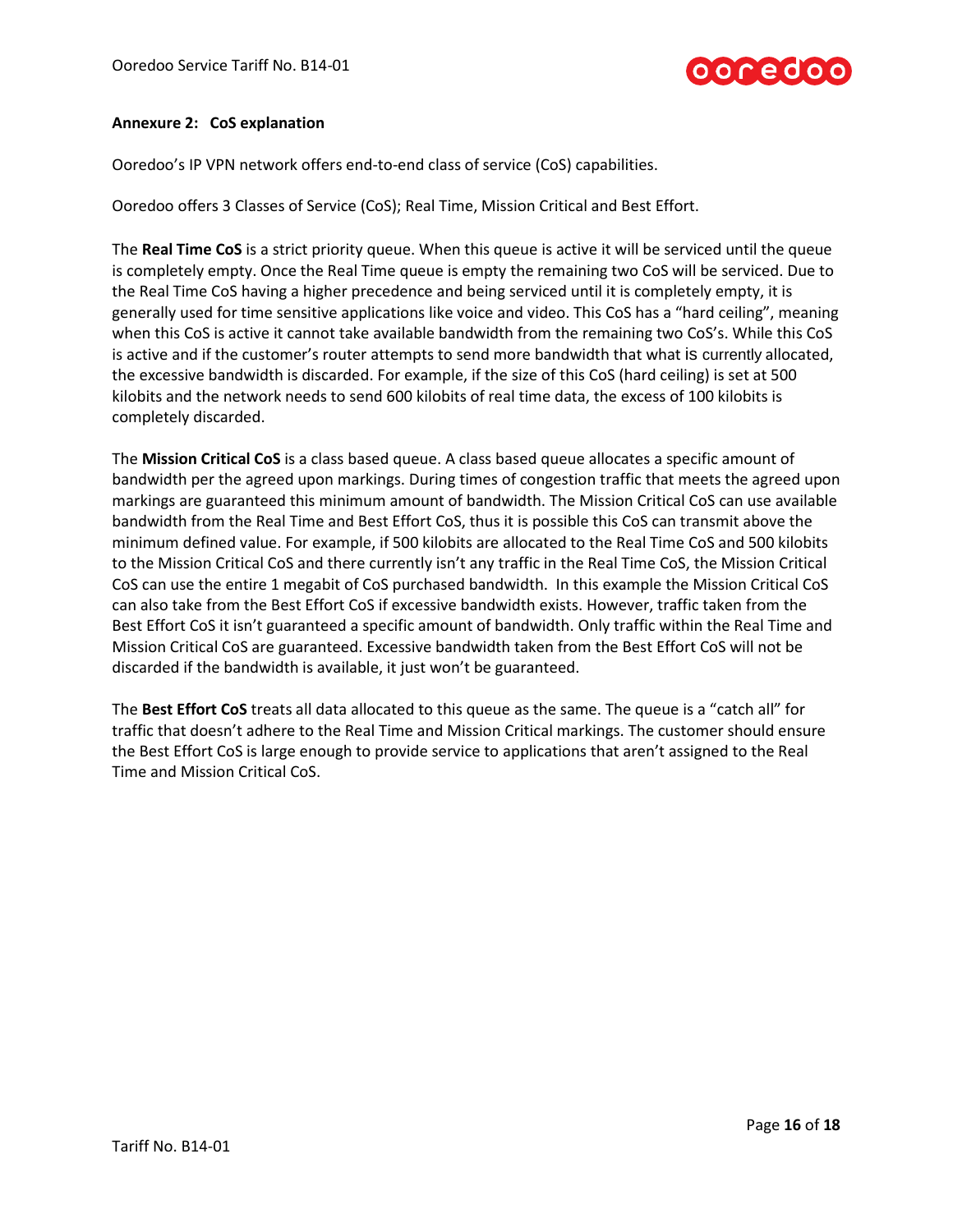## **Annexure 3: Burstable IP VPN**

Ooredoo offers a burstable IP VPN utilizing the 95th percentile method of billing. Burstable billing is based on peak usage and allows usage to exceed bandwidth commitment levels for brief periods of time without having to purchase a higher commitment level than needed.

With 95th percentile billing, network usage is measured and logged every 15 minutes throughout the month. At the end of the month, the log of usage samples is sorted in descending order and the highest 5% is disregarded. The next highest usage sample is the 95th percentile value and is the bandwidth usage for the month. This essentially gives a non-penalized bursting period of approximately 36 hours a month.



In this example, the red line shows the 95% billing marker. The black line shows the subscribed IP VPN base Plan (16 Mbps). All bandwidth measurements above the red line are considered and the highest 5% will be discarded and not billed. Bandwidth below the red line indicates the lowest 95% of the traffic. Bandwidth between black and red lines is billable burst. The burst is billed as per the unit rate for the base IP VPN plan. 95% percentile billing gives the benefit of burstable bandwidth. This example shows network usage upwards of 92 Mbps while 95th percentile is at 20.81 Mbps and burst charging remains as 4.81Mbps (20.81-16). In this example if the customer is on a silver plan, the monthly fee for a 16Mbps plan is QR9,650 per month which is divided by 16 to calculate the per unit MB rate which equals QR603. i.e. the Unit rate is equal to the Subscribed Base plan charge divided by the Subscribed base capacity (20.81-16).

**\* \* \* END OF TARIFF \* \* \***